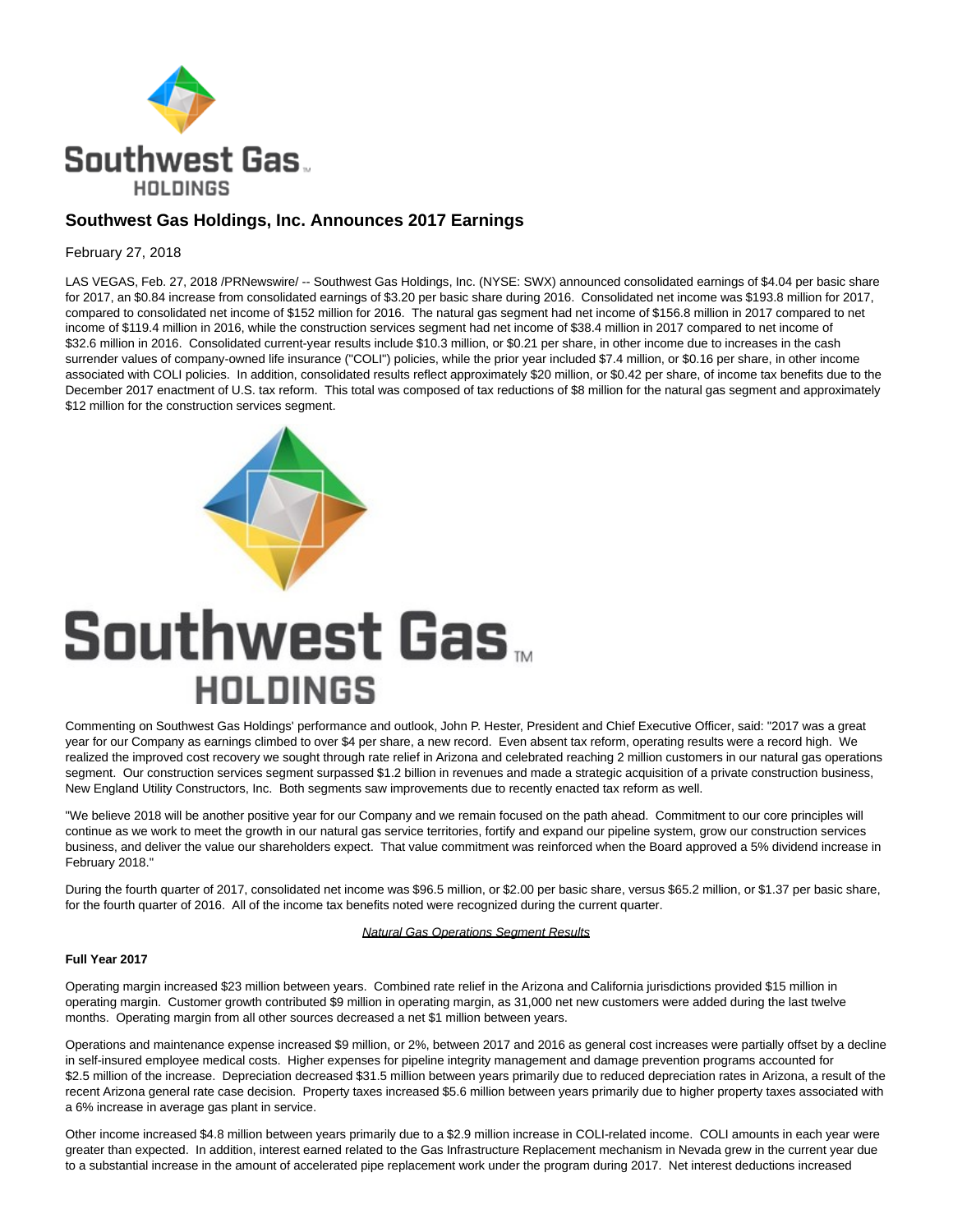\$2.7 million between years, primarily due to the issuance of \$300 million of senior notes in September 2016 and higher interest associated with credit facility borrowings during 2017. The increase was substantially offset by reductions in interest expense associated with deferred purchased gas adjustment ("PGA") balances as compared to the prior year and various debt redemptions in the second half of 2016 and early 2017.

Income taxes were favorably impacted by approximately \$8 million in 2017 due to the December 2017 enactment of U.S. tax reform. This reduction primarily relates to the remeasurement of deferred tax liabilities, excluding those associated with utility plant depreciation timing differences.

#### **Fourth Quarter**

Operating margin increased \$6 million between quarters. Rate relief in the Arizona and California jurisdictions provided \$5 million in operating margin. An additional \$2 million was attributable to customer growth, while operating margin from all other sources decreased a net \$1 million.

Operations and maintenance expense decreased \$2.4 million between quarters primarily due to a decline in self-insured employee medical costs. Despite a 6% increase in average gas plant in service, depreciation decreased \$10.8 million between quarters primarily due to reduced depreciation rates in Arizona, a result of the recently effective Arizona rate case. Property taxes increased \$1.7 million due to higher property taxes associated with net plant additions.

Other income and deductions increased \$2.7 million between quarters primarily due to \$3.5 million of COLI cash surrender value increases in the current quarter compared to \$2 million in the prior-year quarter. Income taxes were favorably impacted by the \$8 million previously noted, resulting from the December 2017 enactment of tax reform.

#### **Construction Services Segment Results**

# **Full Year 2017**

Revenues increased \$107.4 million, or 9%, in 2017 when compared to 2016, primarily due to additional pipe replacement work for natural gas distribution customers, partially offset by a temporary work stoppage with a customer. In addition, Centuri performed work on a multi-year water pipe replacement program, which began in late 2016, for a customer that contributed incremental revenues of \$29.7 million during 2017.

Construction expenses increased by \$124.5 million, or 12%, in 2017 when compared to 2016. The increase in construction expenses is disproportionate to the increase in revenues due in part to logistics surrounding the timing and length of the temporary work stoppage with the customer noted above and higher labor costs incurred to complete work during inclement weather conditions in the first quarter of 2017. Results were also negatively impacted by recognized and accrued construction costs in excess of revenues related to the water pipe replacement program. Centuri is pursuing relief from the customer in the form of modified terms or additional cost recovery under the terms of the contract. Gains on sale of equipment (reflected as an offset to construction expenses) were approximately \$4.2 million and \$7.1 million for 2017 and 2016, respectively.

Depreciation and amortization expense decreased \$6.6 million between 2017 and 2016 primarily due to a \$10 million reduction in depreciation associated with a change in the estimated useful lives of certain depreciable equipment, partially offset by incremental amortization of finite-lived intangible assets recognized from the New England Utility Constructors, Inc. ("Neuco") acquisition and an increase in depreciation on additional equipment purchased to support the growing volume of work being performed.

Net interest deductions increased \$1.3 million between 2017 and 2016 primarily due to incremental borrowings for the Neuco acquisition under a secured revolving credit and term loan facility.

Income tax expense decreased \$17.5 million between 2017 and 2016 primarily due to a net benefit (\$12 million) related to enactment of tax reform and the associated remeasurement of Centuri's deferred tax liabilities.

#### **Fourth Quarter**

Revenues increased \$72.9 million in the fourth quarter of 2017 when compared to the prior-year quarter primarily due to an increase in pipe replacement work with existing customers.

Construction expenses increased \$75.9 million between quarters. Results were negatively impacted by higher construction costs for a water pipe replacement project (including accruals for estimated losses on the contract), for which Centuri has requested increased cost relief. Gains on sale of equipment (reflected as an offset to construction expenses) were approximately \$2.7 million and \$3 million for the fourth quarters of 2017 and 2016, respectively.

Depreciation and amortization increased \$1.3 million between quarters, primarily due to the Neuco acquisition and additional equipment purchased to support the growing volume of work being performed.

Income tax expense decreased \$15 million between quarters primarily due to a net benefit related to enactment of tax reform and the associated remeasurement of Centuri's deferred tax liabilities.

# Outlook for 2018

Natural Gas Segment:

- Operating margin for 2018 is anticipated to benefit from customer growth (similar to 2017), infrastructure tracker mechanisms, expansion projects, and California attrition. Combined, these items are expected to produce approximately 2% in incremental margin.
- On a comparative basis, operations and maintenance expense is expected to track generally with inflationary changes and customer growth rates (combined 2% to 3%) plus the impacts of an \$8 million increase in pension costs. Despite the anticipated growth in gas plant in service (approximately 6%), depreciation and general taxes combined are expected to be relatively flat compared to 2017 due to the depreciation rate reduction approved in our Arizona general rate case settlement effective April 2017.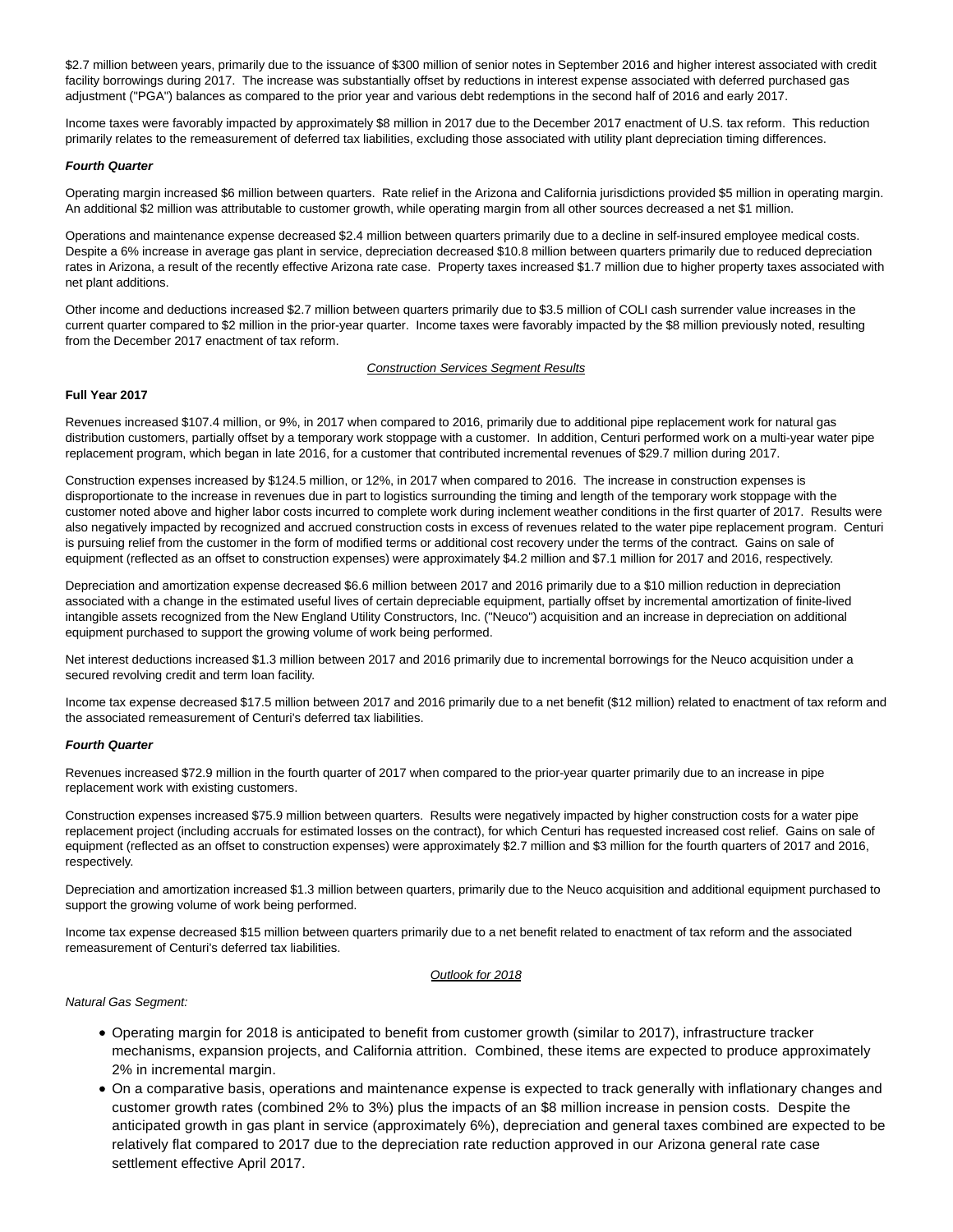- On a comparative basis, operating income is expected to be relatively flat between years.
- Net interest deductions for 2018 are expected to increase \$9 million to \$11 million compared to 2017 primarily due to an increase in outstanding debt associated with ongoing capital expenditures.
- Changes in cash surrender values of COLI policies will continue to be subject to volatility. Management generally anticipates longer term normal increases in COLI cash surrender values to range from \$3 million to \$5 million on an annual basis.
- The above expectations do not include impacts from recent tax legislation. Impacts to various items (including revenues and expenses) may result from the regulatory process in our service territories, as several of our jurisdictions have initiated proceedings around tax reform. The one-time benefit due to remeasurement of deferred tax balances in 2017 will not recur. In addition, the placement of non-service pension costs in the income statement due to new accounting requirements could impact comparability of specific line items.
- Capital expenditures in 2018 are estimated at approximately \$670 million, in support of customer growth, system improvements, and accelerated pipe replacement programs.

# Construction Services Segment:

- Centuri has a strong base of large utility clients (many with multi-year pipe replacement programs) that are expected to sustain, and over time, grow its business. Revenues for 2018 are anticipated to be 5% to 7% greater than 2017 levels.
- Operating income is expected to be approximately 5% to 5.5% of revenues.
- Based on the current interest rate environment, net interest deductions for 2018 are expected to be between \$11 million and \$12 million.
- Centuri expects to benefit from the decline in U.S. federal income tax rates during 2018, but the one-time benefit due to remeasurement of deferred tax balances in 2017 will not recur.
- Changes in foreign exchange rates could influence results.

#### Southwest Gas Holdings has two business segments:

Centuri Construction Group, Inc. is a comprehensive construction services enterprise dedicated to meeting the growing demands of North American utilities, energy, and industrial markets. Centuri derives revenue from installation, replacement, repair, and maintenance of energy distribution systems, and developing industrial construction solutions.

Southwest Gas Corporation provides safe and reliable natural gas service to over 2 million customers in Arizona, Nevada, and California.

**Forward-Looking Statements**: This press release contains forward-looking statements within the meaning of Section 27A of the Securities Act of 1933, as amended, and Section 21E of the Securities Exchange Act of 1934, as amended. Such statements include, without limitation, statements regarding Southwest Gas Holdings, Inc. (the "Company") and the Company's expectations, hopes or intentions regarding the future. These forward looking statements can often be identified by the use of words such as "will", "predict", "continue", "forecast", "expect", "believe", "anticipate", "outlook", "could", "target", "project", "intend", "plan", "seek", "estimate", "should", "may" and "assume", as well as variations of such words and similar expressions referring to the future, and include (without limitation) statements regarding expectations of continuing growth in 2018. In addition, the statements under the heading "Outlook for 2018" that are not historic, constitute forward-looking statements. A number of important factors affecting the business and financial results of the Company could cause actual results to differ materially from those stated in the forward-looking statements. These factors include, but are not limited to, the timing and amount of rate relief, changes in rate design, customer growth rates, the effects of regulation/deregulation, tax reform and related regulatory decisions, the impacts of construction activity at Centuri, future earnings trends, seasonal patterns, and the impacts of stock market volatility. In addition, the Company can provide no assurance that its discussions about future operating margin, operations and maintenance expenses, operating income, depreciation and general taxes, COLI cash surrender values, financing expenses, and capital expenditures of the natural gas segment will occur. Likewise, the Company can provide no assurance that discussions regarding construction services segment revenues, operating income, and net interest deductions will transpire. Factors that could cause actual results to differ also include (without limitation) those discussed under the heading "Risk Factors" in Southwest Gas Holdings, Inc.'s most recent Annual Report on Form 10-K and in the Company's and Southwest Gas Corporation's current and periodic reports filed from time to time with the SEC. The statements in this press release are made as of the date of this press release, even if subsequently made available by the Company on its Web site or otherwise. The Company does not assume any obligation to update the forward-looking statements provided to reflect events that occur or circumstances that exist after the date on which they were made.

**Non-GAAP Measures.** Operating margin is a financial measure defined by management (natural gas operating revenues less the net cost of gas sold) and is, therefore, considered a non-GAAP measure. Management uses this financial measure because natural gas operating revenues include the net cost of gas sold, which is a tracked cost that is passed through to customers without markup under purchased gas adjustment ("PGA") mechanisms. Fluctuations in the net cost of gas sold impact revenues on a dollar-for-dollar basis, but do not impact operating margin or operating income. Management believes operating margin provides useful and relevant information necessary to analyze Southwest's financial performance in a rate-regulated environment.

# **SOUTHWEST GAS HOLDINGS CONSOLIDATED EARNINGS DIGEST (In thousands, except per share amounts)**

| <b>YEAR ENDED DECEMBER 31,</b>         | 2017        | 2016         |
|----------------------------------------|-------------|--------------|
| <b>Consolidated Operating Revenues</b> | \$2.548.792 | \$2.460.490  |
| Net Income                             | 193.841     | 152.041<br>S |